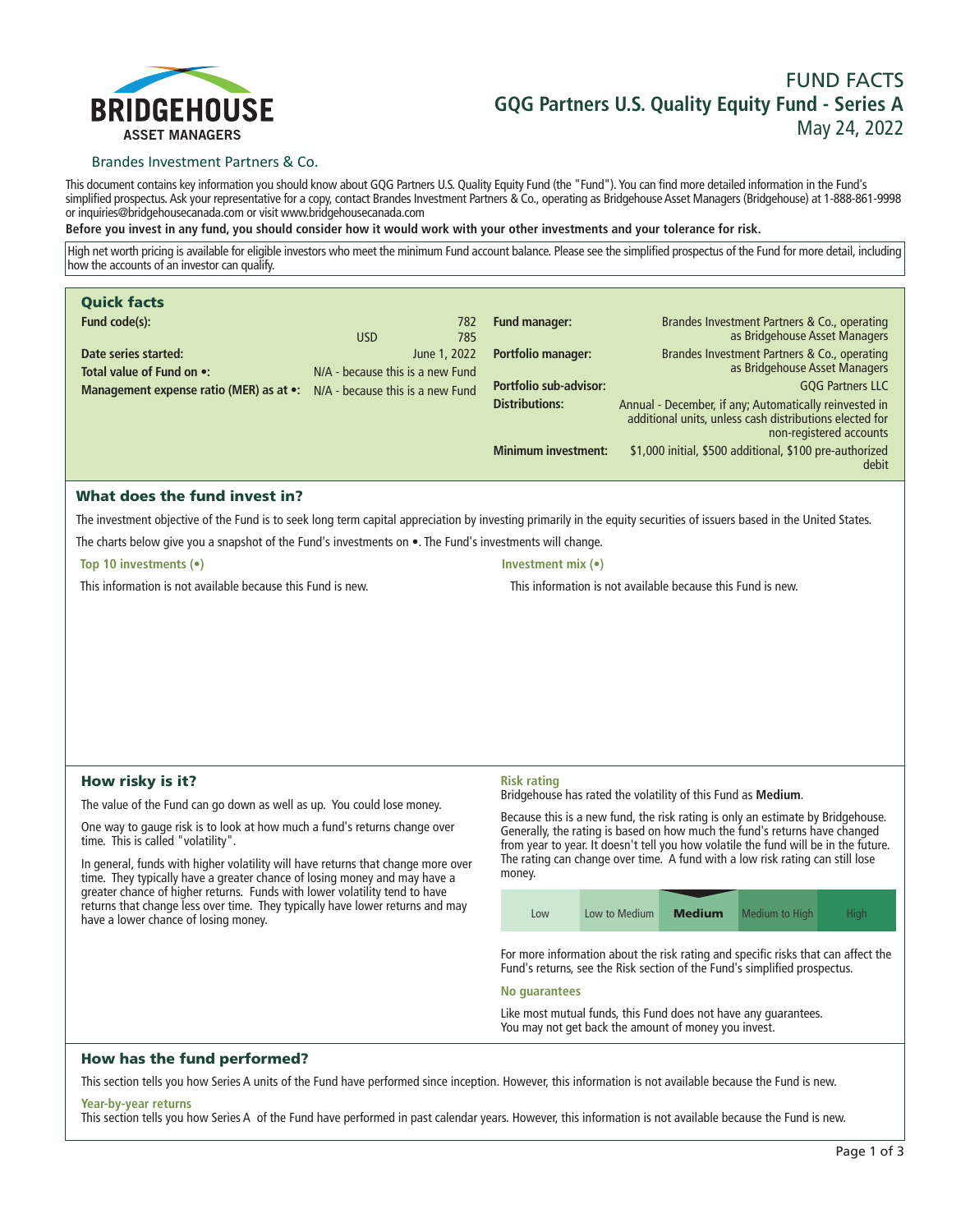

#### **Best and worst 3-month returns**

This section shows the best and worst returns for Series A units of the Fund in a 3-month period. However, this information is not available because the Fund is **new.**

#### **Average return**

**This section shows the value and annual compounded rate of return of a hypothetical \$1,000 investment in Series A units of the Fund. However, this information is not available because the Fund is new.**

| Who is this fund for?                                                                                                                                                                                                                                                                                                                                      | A word about tax                                                                                                                                                                                                                                                                                                                                                                                                                                                                       |
|------------------------------------------------------------------------------------------------------------------------------------------------------------------------------------------------------------------------------------------------------------------------------------------------------------------------------------------------------------|----------------------------------------------------------------------------------------------------------------------------------------------------------------------------------------------------------------------------------------------------------------------------------------------------------------------------------------------------------------------------------------------------------------------------------------------------------------------------------------|
| • This Fund is suitable for investors who are long term investors and who<br>wish to add the appreciation potential of U.S. companies to their portfolio.<br>This Fund is also available to be purchased in U.S. dollars. This Fund is not<br>suitable as a short term investment or for an investor who cannot tolerate<br>a medium degree of volatility. | In general, you'll have to pay income tax on any money you make on a fund.<br>How much you pay depends on the tax laws where you live and whether or not<br>you hold the Fund in a registered plan, such as a Registered Retirement<br>Savings Plan or a Tax-Free Savings Account.<br>Keep in mind that if you hold your fund in a non-registered account, any fund<br>distributions are included in your taxable income, whether you receive them in<br>cash or have them reinvested. |

# How much does it cost?

**The following tables show the fees and expenses you could pay to buy, own and sell Series A units of the Fund. The fees and expenses - including any commissions can vary among each series of a fund and among funds. Higher commissions can influence representatives to recommend one investment over another. Ask about other funds and investments that may be suitable for you at a lower cost.**

## **1. Sales charges**

**There is only one sales charge option when you buy this Series of shares of this Fund.**

| Sales charge option    | What you pay                           |                                            | <b>How it works</b>                                                                                                                                                                               |
|------------------------|----------------------------------------|--------------------------------------------|---------------------------------------------------------------------------------------------------------------------------------------------------------------------------------------------------|
|                        | in per cent $(\% )$                    | in dollars $($ \$ $)$                      |                                                                                                                                                                                                   |
| Front-end sales charge | 0% to 5% of the amount you<br>purchase | \$0 to \$50 for each<br>\$1,000 investment | The sales charge is decided by you and your representative<br>at the time of purchase. It is deducted from the amount you<br>invest and is paid to your representative's firm as a<br>commission. |

## **2. Fund expenses**

You don't pay these expenses directly. They affect you because they reduce the Fund's returns. The Fund's expenses are made up of the management fee, operating **expenses and trading costs. The Fund's annual management fee is 1.65% of the value of this Series of units. Because this Series is new, its operating expenses and trading costs are not yet available.**

#### **More about the trailing commission**

**The trailing commission is an on-going commission. It is paid for as long as you own the Fund. It is for the services and/or advice that your representative and their firm provide to you.**

**Bridgehouse pays the trailing commission to your representative's firm. It is paid from the Fund's management fee and is based on the daily average value of your investment.**

**The trailing commission is 1.00% or \$10.00 per \$1,000 investment each year.**

## **3. Other fees**

**You may have to pay other fees when you buy, hold, sell or switch units of the Fund.**

| Fee                    | What you pay                                                                                                                                                                                                                                                                                                        |
|------------------------|---------------------------------------------------------------------------------------------------------------------------------------------------------------------------------------------------------------------------------------------------------------------------------------------------------------------|
| NSF cheque fee         | A fee of \$25 may be charged on NSF cheques.                                                                                                                                                                                                                                                                        |
| Short-term trading fee | Bridgehouse reserves the right to charge a short-term trading fee of up to 5% of the NAV of any units you sell or switch within 30<br>days of purchase in addition to any switch or redemption fees that may apply in order to deter inappropriate and excessive<br>short-term trading that is harmful to the Fund. |
| <b>Switch Fees</b>     | A maximum of 2% of the amount being switched may be charged and paid to your representative's firm to provide compensation<br>for the time, advice and processing costs involved in a switch. All switch fees are negotiable with your representative.                                                              |
| Wire transfer fee      | A fee of \$25 may be charged if you request a wire transfer.                                                                                                                                                                                                                                                        |